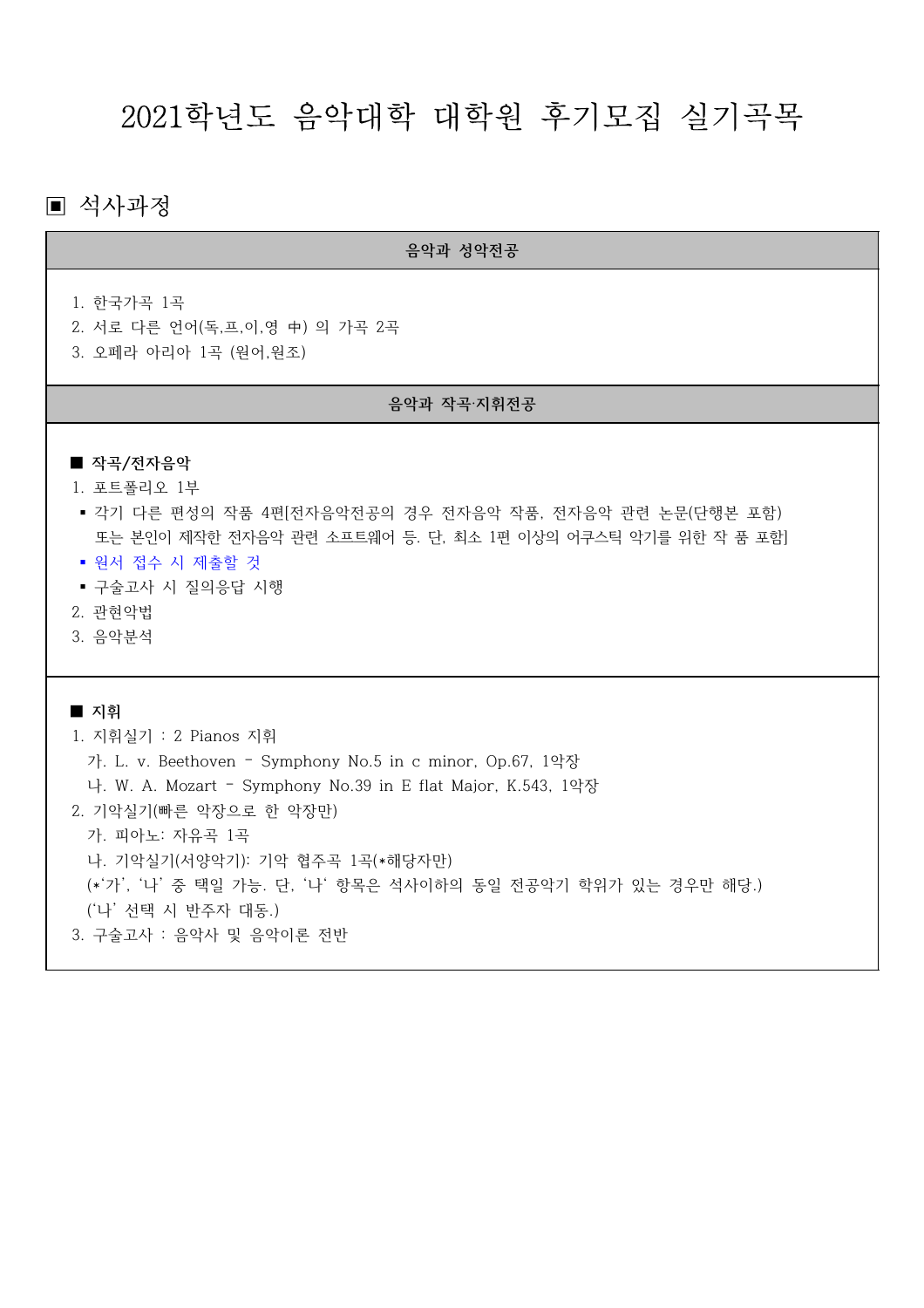#### 음악과 피아노전공

(1) Etude 한 곡 또는 바로크시대 작품 중 한 곡 (2) 고전시대 작품을 포함한 서로 다른 3시대 작품 (3) 초견

\* 반복 포함 통상 연주시간으로 40분 이상 프로그램 \*시험 시 반복하지 않음 \*(1)에서 바로크시대 작품 선택 시, (2)는 바로크 시대를 제외한 3시대 작품으로 함

#### 음악과 관현악전공

#### $\blacksquare$  현악

Violin

1. J. S. Bach - Sonata No.1 또는 No.2 중 Fuga에서 택 1

- 2. 다음 Concerto 전악장 중 택 1(Cadenza 자유선정)
	- ① F. Mendelssohn Concerto in e minor
	- ② L. v. Beethoven Concerto in D Major
	- ③ A. Dvořák Concerto in a minor
	- ④ J. Brahms Concerto in D Major
	- ⑤ P. Tchaikovsky Concerto in D Major
	- ⑥ S. Prokofiev Concerto No.1,2 중 1곡
	- ⑦ J. Sibelius Concerto in d minor
- 3. L.v. Beethoven Violin Sonata No.1~8 1악장 중 택 1
	- ※ 1, 2, 3번 곡 모두 연주

#### Viola

1. J. S. Bach - Violin Sonatas and Partitas 중 택 1 하여 그중 빠른 악장과 느린 악장 또는 J. S. Bach - Cello 6 Suites 중 Prelude와 다른 한 악장

- 2. 다음 Concerto 전악장 중 택 1
	- ① W. Walton Concerto
	- ② B. Bartók Concerto
	- ③ P. Hindemith Der Schwanendreher
	- ④ F. Schubert Arpeggione Sonata
	- ⑤ J. Brahms Sonata Op.120, No.1 또는 No.2

#### Cello

1. J. S. Bach - Suite No.4,5,6 중 Prelude와 다른 한 악장

- 2. 다음 Concerto 전 악장 중 택 1
	- ① J. Haydn Concerto in D Major
	- ② R. Schumann Concerto
	- ③ A. Dvořák Concerto
	- ④ S. Prokofiev Concerto
	- ⑤ D. Shostakovich Concerto No.1
- 3. Sonata(Beethoven 부터 현대까지)중 택 1하여 그중 1악장과 다른 한 악장

※ 1, 2, 3번 곡 모두 연주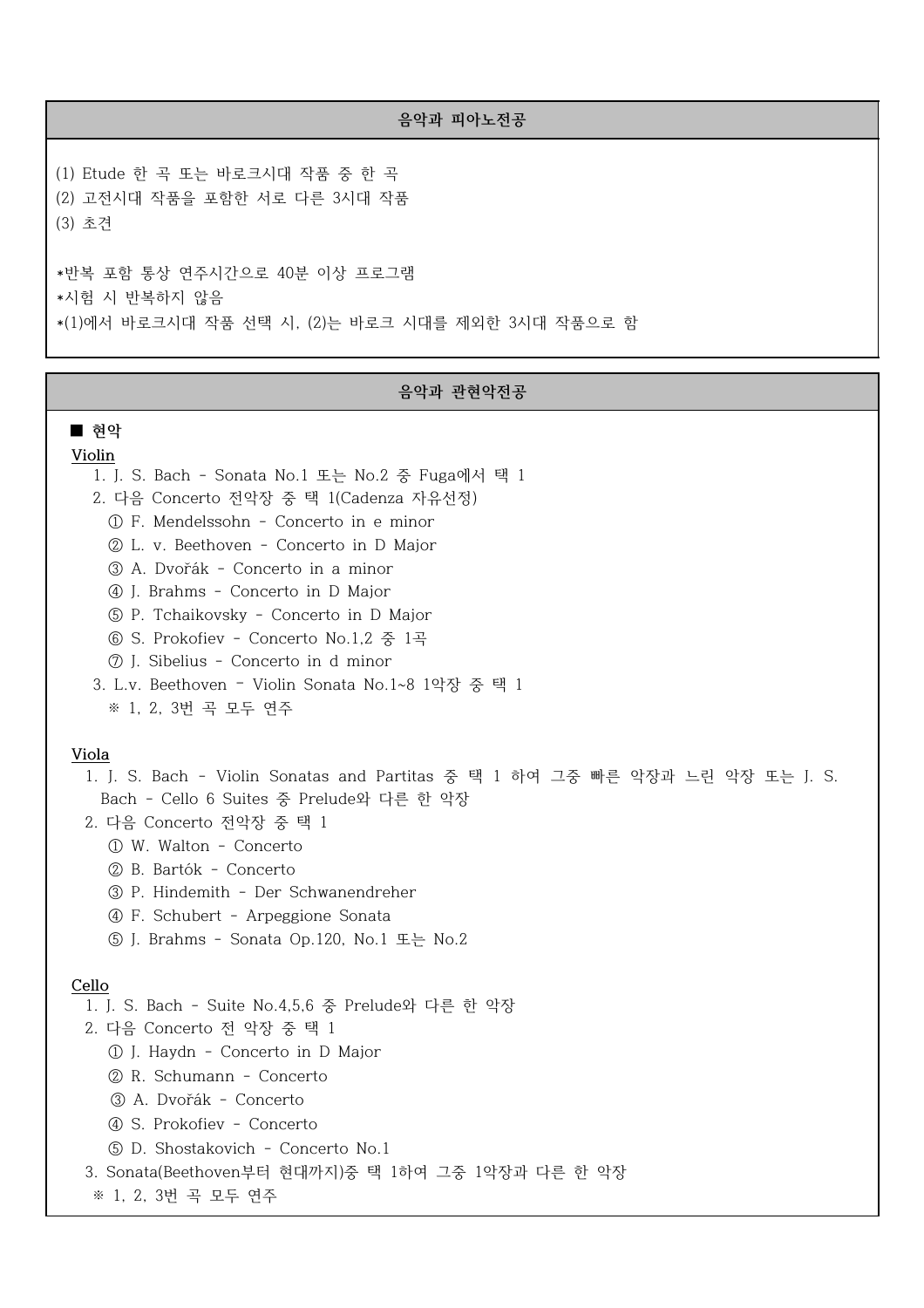| D.Bass                                                  |  |  |  |
|---------------------------------------------------------|--|--|--|
| 1. 다음 Sonata 중 택 1                                      |  |  |  |
| ① G. F. Handel - Sonata No.4 중 1악장 Adagio, 2악장 Allegro  |  |  |  |
| ② J. S. Bach - Sonata No.2 중 3악장 Andante, 4악장 Allegro   |  |  |  |
| 2. 다음 Concerto 전악장 중 택 1                                |  |  |  |
| 10 S. Koussevitzky - Concerto Op.3                      |  |  |  |
| ② G. Bottesini - Concerto No.2 in b minor               |  |  |  |
| 3 K. D. von Dittersdorf - Concerto in E Major           |  |  |  |
|                                                         |  |  |  |
| Harp                                                    |  |  |  |
| 1. 다음 곡 중 택 1                                           |  |  |  |
| 1 G. Faure - Impromptu                                  |  |  |  |
| ② C. Salzedo - Variations on a Theme in Ancient Style   |  |  |  |
| 3 C. P. E. Bach - Sonata                                |  |  |  |
| (4) A. Casella - Sonata                                 |  |  |  |
| 2. 다음 Concerto 전악장 중 택 1                                |  |  |  |
| 1 R. Gliere - Concerto                                  |  |  |  |
| (2) A. Ginastera - Concerto                             |  |  |  |
| <b>3</b> E. Parish Alvars - Concerto in Eb Major, Op.98 |  |  |  |
|                                                         |  |  |  |
| Guitar                                                  |  |  |  |
| 1. J. S. Bach - Lute Suite No. 1, 2, 3 & 4 중 택 1        |  |  |  |

- 2. 고전, 낭만시대 작품 중 1곡(약 7-10분)
- 3. 현대 작품 중 1곡(약 7-10분)

# $\blacksquare$  관악

# Flute

- 1. W. A. Mozart Concerto No.2 in D major 전악장(카덴자 포함)
- 2. 1번곡과 스타일과 시대가 다른 자유곡 1곡
- 3. Orchestral excerpts(by Jeanne Baxtresser) (악보를 보아도 됨)

L. v. Beethoven - Leonore Overture No.3 ①

- C. Debussy Prelude to the Afternoon of a Faun ②
- ③ J. Brahms Symphony No.4 in e minor, 4악장
- C. Saint-Saëns Carnival of the Animals ④
- M. Ravel Daphnis et Chloé ⑤
- 4. 1950년 이후 작곡된 조성이 없는 현대곡 1곡

# Oboe

- 1. W. A Mozart Concerto in C Major
- 2. R. Schumann Adagio and Allegro, Op.70
- 3. 1950년 이후 작곡된 조성이 없는 현대곡 1곡
- 4. Orchestral excerpts
	- J. Brahms Violin Concerto ①
	- I. Stravinsky Pulcinella ②
	- L. v. Beethoven Symphony No.3 ③
	- G. Rossini Overture la scala di seta ④
	- R. Strauss Don Juan ⑤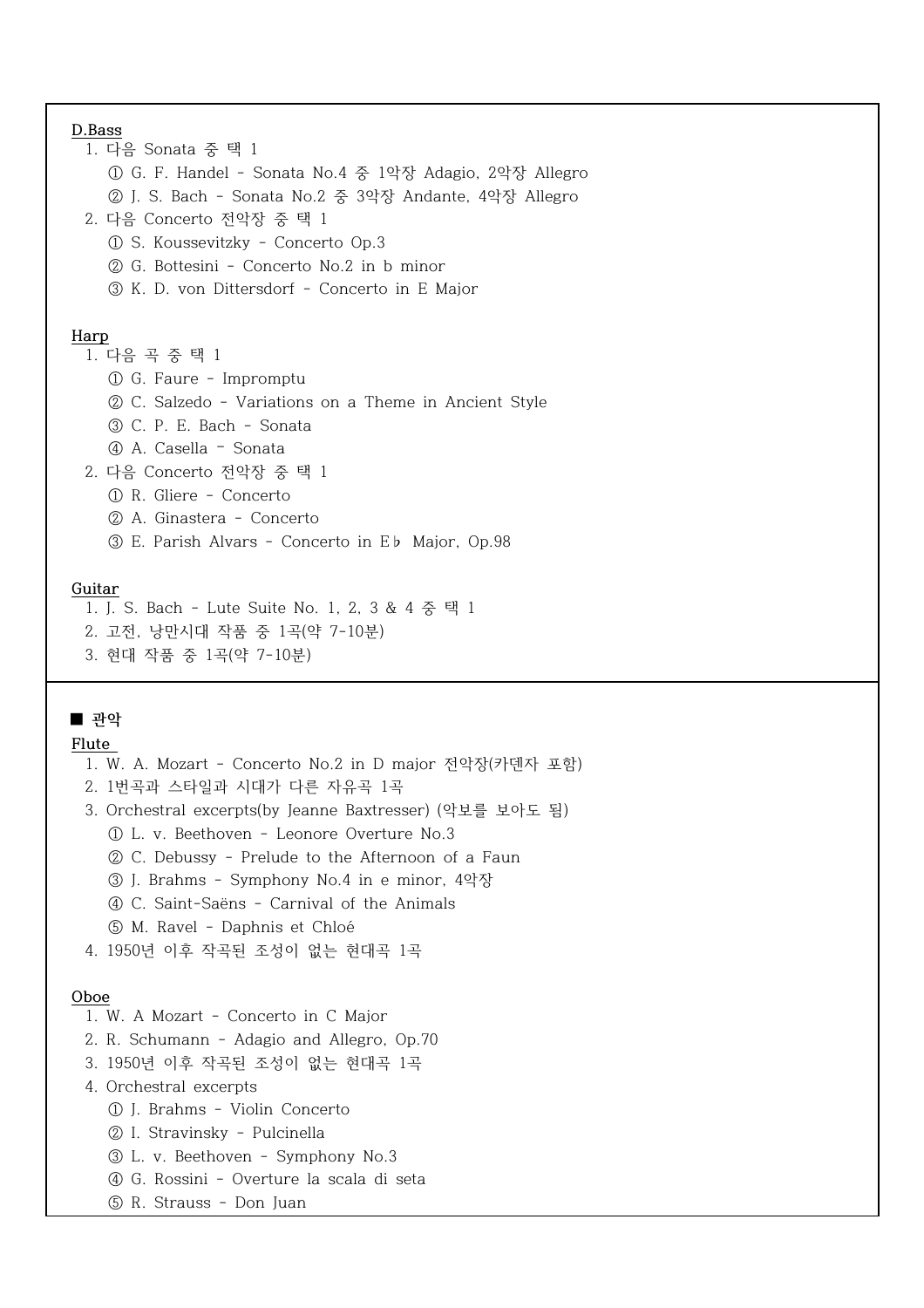# Clarinet

- 1. W. A Mozart Concerto in A Major
- 2. R. Schumann Fantasiestücke Op.73
- 3. 1950년 이후 작곡된 조성이 없는 현대곡 1곡
- 4. Orchestral excerpts
	- L. v. Beethoven Symphony No.4 ①
	- 2 R. Korsakov Scheherazade
	- F. Schubert Symphony No.8, Unfinished ③ –
	- L. v. Beethoven Symphony No.6 ④
	- P. I. Tchaikovsky Symphony No.6 ⑤

#### Bassoon

- 1. W. A. Mozart Concerto in B-flat Major K.191
- 2. Franz Berwald Concert Piece Op.2
- 3. 1950년 이후 작곡된 조성이 없는 현대곡 1곡
- 4. Orchestral excerpts
	- W. A. Mozart La nozze di Figaro ①
	- L. v. Beethoven Symphony No.4 ②
	- P. I. Tchaikovsky Symphony No.6 ③
	- 40 M. Ravel Bolero
	- I. Stravinsky Le Sacre du Printemps ⑤
	- 6 N. R. Korsakov Scheherazade

# Saxophone

- 1. Florent Schmitt Legende, Op. 66
- 2. Orchestral excerpts
	- $\Omega$  G. Bizet L'arlesienne No.2
	- ② M. Ravel Bolero (Sop or Tenor 어느 악기로 불어도 무방)
	- 3 M. Mussorgsky Tableaux
	- (4) S. Prokofiev Romeo and Juliette

#### Horn

- 1. R. Strauss Horn Concerto No. 2 in E flat major 1댛땻
- 2. W.A. Mozart Concerto Rondo in E flat major K.371
- 3. Orchestral Excerpts(Compiled and Edited by Arthur Labar)
	- ① J. Brahms Symphony No.3 in F Major, Op.90, 3악장
	- ② L. v. Beethoven Symphony No.3 in Eb Major, Op.55, 3악장(Trio 중 1st & 2nd Horn)
	- ③ L. v. Beethoven Symphony No.9 in d minor, Op.125, 3악장(4th Horn solo)
	- P. I. Tchaikovsky Symphony No.5 in e minor, Op ④ .64, 2댛땻
	- R. Strauss Till Eulenspiegel's Merry Pranks ⑤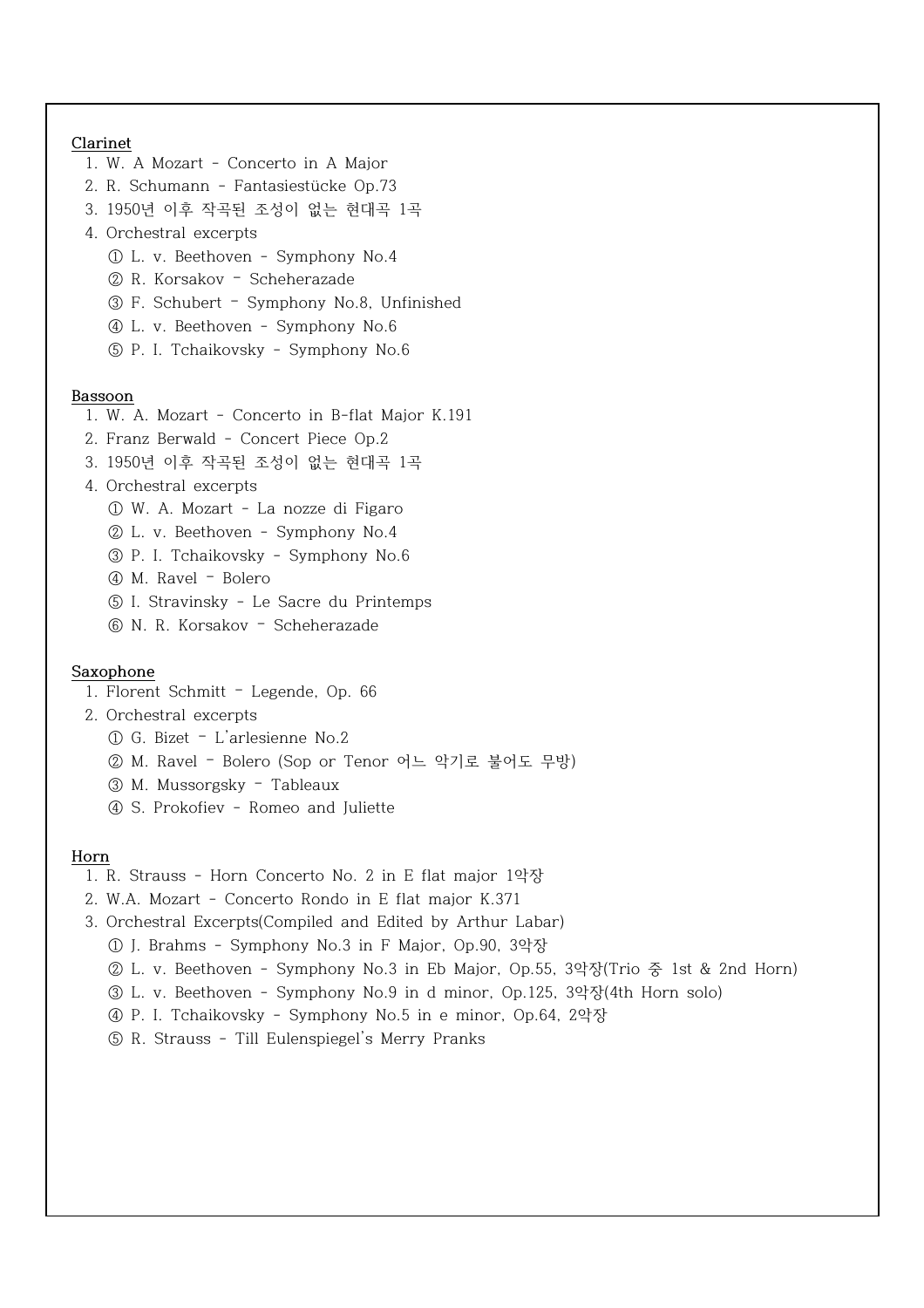| Trumpet                                                                     |
|-----------------------------------------------------------------------------|
| 1. Selection of candidate choice                                            |
| 2. Selection of unaccompanied solo trumpet written after 1950               |
| 3. Orchestral excerpts                                                      |
| 1 J. S. Bach - b minor Mass - Credo                                         |
| 2 I. Stravinsky - Petrouchka Ballerina's Dance                              |
| ③ M. Mussorgsky - Pictures at an Exhibition - VI. Goldenberg und Schmuyle   |
| 4 D. Shostakovich - Concerto for Piano, Trumpet and Strings, Op.35          |
| 5 M. Ravel - Piano Concerto in G                                            |
|                                                                             |
| Trombone                                                                    |
| G. F. Handel - Concerto in f minor 및 자유곡 1곡                                 |
| <b>Bass Trombone</b>                                                        |
| 1. J.S. Bach: Cello Suite No. 1, BWV 1007 (Prelude, Allemande, Courante)    |
| 2. Alec Wilder: Sonata for Bass Trombone 전악장                                |
|                                                                             |
| Tuba                                                                        |
| R. v. Willimas - Concerto for Bass Tuba 및 자유곡 1곡                            |
| Percussion                                                                  |
| 1. I. Xenakis(Multi Percussion) - Rebonds B for Percussion Solo (악보를 보아도 됨) |
| 2. E. Carter(Timpani) - Eight Pieces for 4 Timpani 중 1곡 (악보를 보아도 됨)         |
| 3. 자유곡 1곡(Marimba) (암보 필수)                                                  |
| 4. Orchestra Excerpts (악보를 보아도 됨)                                           |
| 1 DL. v. Beethoven - Symphony No.9(Timpani)                                 |
| 2 Rimsky-Korsakov - Scheherazade(Snare Drum)                                |
| 3 G. Gershwin - Poggy & Bess(Xylophone)                                     |
| 4 A. Dvořák - Carnival Overture(Tambourine)                                 |
| ※ Percussion의 일부 곡을 제외한 모든 악기는 암보로 연주 (단 1950년 이후 작곡된 조성이 없는 현대곡 제외)        |

| ※ 실기곡목 관련 문의 ※      |  |
|---------------------|--|
| 성 악 : 02-880-7930   |  |
| 작곡·지휘 : 02-880-7944 |  |
| 피 아 노 : 02-880-7960 |  |
| 관 현 악 : 02-880-7961 |  |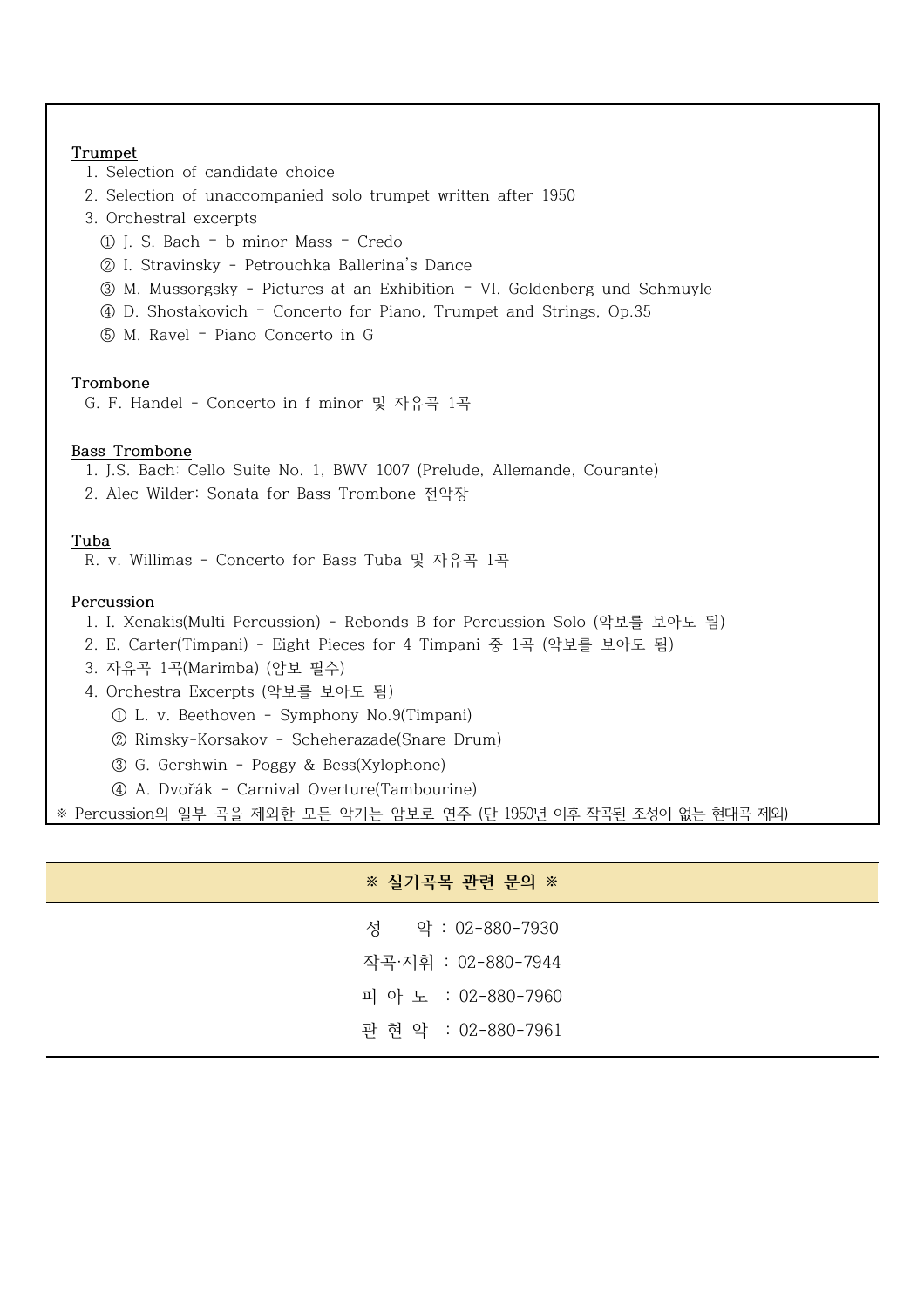▣ 박사과정

# 음악과 작곡·지휘전공

#### ■ 작곡/전자음악

#### 1. 포트폴리오 1부

- 관현악곡 1곡 이상을 포함하는 각기 다른 편성의 작품 4편[전자음악전공의 경우 전자음악 작품, 전자음악 과련 논문(단행본 포함) 또는 본인이 제작한 전자음악 과련 소프트웨어 등, 단, 최소 1편 이상의 어쿠스틱 악기를 위한 작품 포함]
- 원서 접수 시 제출할 것
- 구술고사 시 질의응답 시행
- 2. 음악이론
- 3. 관현악법

#### $\blacksquare$  지휘

1. 포트폴리오 : 각기 시대가 다른 둘 이상의 작곡가의 작품 연주회 또는 리허설 영상자료(DVD)

2. 지휘실기 : 2 Pianos 지휘

가. J. Brahms - Symphony No.3 in F Major, Op.90, 1악장

- 나. L. v. Beethoven Symphony No.5 in c minor, Op.67, 1악장
- 3. 오페라 아리아 초견 : W. A. Mozart - Opera "Le Nozze di Figaro", "Zauberflöte" 중 Aria 반주하며 노래하기 (정확한 곡은 고사일 발표)
- 4. 구술고사 : 음악사 및 음악이론 전반

#### 음악과 피아노전공

3시대 이상을 포함한 70부 이상의 독주회 프로그램 (\*모든 여주 반복 가능)

#### 음악과 관현악전공

#### $\blacksquare$  현악

※ 금번 후기 대학원 입시에 박사과정 현악 분야는 모집하지 않음

■ 髖댛

목관 : 각기 다른 세 시대 이상의 음악을 포함한 60분 이상의 독주회 프로그램 (1950년 이후 작곡된 조성이 없는 현대곡 필수 포함)

#### 트럼펙 :

- 1. Selection of candidate choice
- 2. Selection of unaccompanied solo trumpet written after 1950
- 3. Orchestral excerpts
	- ① J. S. Bach Christmas Oratorio Part VI, No. 64
	- ② I. Stravinsky Petrouchka Ballerina's Dance
	- A. Scriabin Le Poèm de l'Extase (Rehearsal ③ 13 to 20)
	- G. Mahler Symphony 3 Posthorn solo ④ –